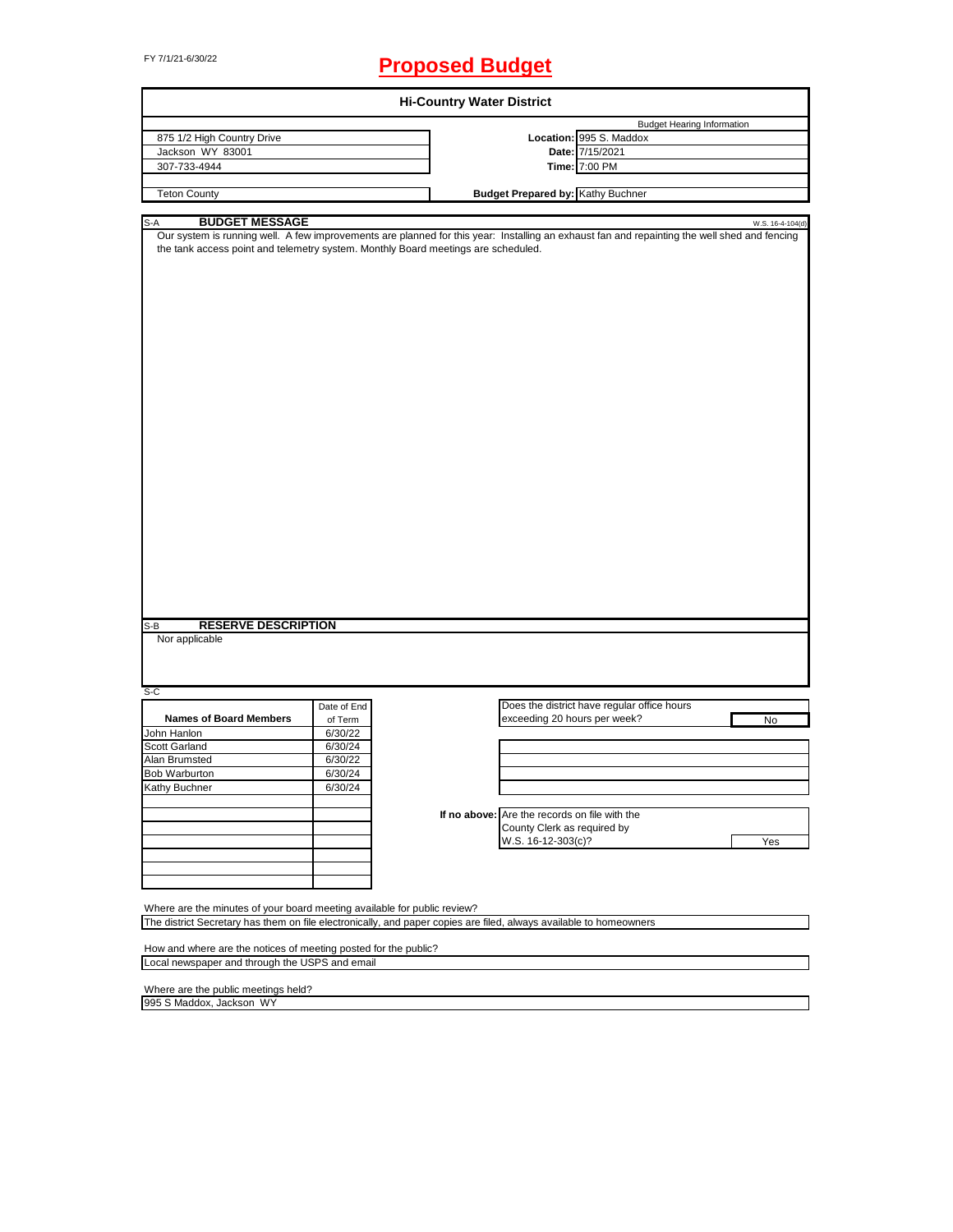## **PROPOSED BUDGET SUMMARY**

| <b>OVERVIEW</b> |                                                             | 2019-2020<br>Actual | 2020-2021<br>Estimated | 2021-2022<br>Proposed | Pendina<br>Approval |
|-----------------|-------------------------------------------------------------|---------------------|------------------------|-----------------------|---------------------|
| $S-1$           | <b>Total Budgeted Expenditures</b>                          | \$13,181            | \$9,515                | \$17.760              |                     |
| $S-2$           | <b>Total Principal to Pay on Debt</b>                       | \$0                 | \$0                    |                       |                     |
| $S-3$           | <b>Total Change to Restricted Funds</b>                     | \$0                 | \$0                    |                       |                     |
|                 |                                                             |                     |                        |                       |                     |
| $S-4$           | <b>Total General Fund and Forecasted Revenues Available</b> | \$44,499            | \$43,405               | \$52.644              |                     |
|                 |                                                             |                     |                        |                       |                     |
| $S-5$           | Amount requested from County Commissioners                  | \$0                 | \$0                    |                       |                     |
| $S-6$           | <b>Additional Funding Needed:</b>                           |                     |                        |                       |                     |

| <b>REVENUE SUMMARY</b> |                                                                | 2019-2020       | 2020-2021       | 2021-2022       | Pending                                                                                                                                                                                                                                                                                                                                                                                                                                                              |
|------------------------|----------------------------------------------------------------|-----------------|-----------------|-----------------|----------------------------------------------------------------------------------------------------------------------------------------------------------------------------------------------------------------------------------------------------------------------------------------------------------------------------------------------------------------------------------------------------------------------------------------------------------------------|
|                        |                                                                | Actual          | Estimated       | Proposed        | Approval                                                                                                                                                                                                                                                                                                                                                                                                                                                             |
|                        |                                                                |                 |                 |                 |                                                                                                                                                                                                                                                                                                                                                                                                                                                                      |
| $S-7$                  | <b>Operating Revenues</b>                                      | \$18,073        | \$17,016        | \$18,000        | <u>Maria Barat</u>                                                                                                                                                                                                                                                                                                                                                                                                                                                   |
| $S-8$                  | Tax levy (From the County Treasurer)                           | \$0             | \$0             | \$0             | en de la familie de la familie de la familie de la familie de la familie de la familie de la familie de la fam<br>Espainia                                                                                                                                                                                                                                                                                                                                           |
| $S-9$                  | <b>Government Support</b>                                      | \$0             | \$0             | \$0             | en de la familie de la familie de la familie de la familie de la familie de la familie de la familie de la fam<br>Constituit de la familie de la familie de la familie de la familie de la familie de la familie de la familie d                                                                                                                                                                                                                                     |
| $S-10$                 | <b>Grants</b>                                                  | \$0             | \$0             | \$0             | en de la familie de la familie de la familie de la familie de la familie de la familie de la familie de la fam<br>Constituit de la familie de la familie de la familie de la familie de la familie de la familie de la familie d                                                                                                                                                                                                                                     |
| $S-11$                 | Other County Support (Not from Co. Treas.)                     | \$0             | \$0             | \$0             | enne<br>Maria                                                                                                                                                                                                                                                                                                                                                                                                                                                        |
| $S-12$                 | <b>Miscellaneous</b>                                           | \$51            | \$14            | \$15            | en en de former de la former de la former de la former de la former de la former de la former de la former de<br>En la former de la former de la former de la former de la former de la former de la former de la former de la                                                                                                                                                                                                                                       |
| $S-13$                 | <b>Other Forecasted Revenue</b>                                | \$0             | \$0             | \$0             | ni ka                                                                                                                                                                                                                                                                                                                                                                                                                                                                |
| $S-14$                 | <b>Total Revenue</b>                                           | \$18.124        | \$17,030        | \$18,015        | <u> Historiano e d</u>                                                                                                                                                                                                                                                                                                                                                                                                                                               |
| FY 7/1/21-6/30/22      |                                                                |                 |                 |                 | <b>Hi-Country Water District</b>                                                                                                                                                                                                                                                                                                                                                                                                                                     |
|                        |                                                                | 2019-2020       | 2020-2021       | 2021-2022       | Pending                                                                                                                                                                                                                                                                                                                                                                                                                                                              |
|                        | <b>EXPENDITURE SUMMARY</b>                                     | Actual          | Estimated       | Proposed        | Approval                                                                                                                                                                                                                                                                                                                                                                                                                                                             |
|                        |                                                                |                 |                 |                 |                                                                                                                                                                                                                                                                                                                                                                                                                                                                      |
| $S-15$                 | <b>Capital Outlay</b>                                          | \$0             | \$0             | \$3,500         | <u>saan ku</u>                                                                                                                                                                                                                                                                                                                                                                                                                                                       |
| $S-16$                 | Interest and Fees On Debt                                      | \$0             | \$0             | \$0             |                                                                                                                                                                                                                                                                                                                                                                                                                                                                      |
| $S-17$                 | <b>Administration</b>                                          | \$11,171        | \$7,506         | \$8,160         | <u>i ka</u>                                                                                                                                                                                                                                                                                                                                                                                                                                                          |
| $S-18$                 | <b>Operations</b>                                              | \$510           | \$509           | \$600           | <u> Mille S</u>                                                                                                                                                                                                                                                                                                                                                                                                                                                      |
| $S-19$                 | <b>Indirect Costs</b>                                          | \$1,500         | \$1,500         | \$5,500         | <u>till i Sa</u>                                                                                                                                                                                                                                                                                                                                                                                                                                                     |
| <b>S-20R</b>           | <b>Expenditures paid by Reserves</b>                           | \$0             | \$0             | \$0             | 1999                                                                                                                                                                                                                                                                                                                                                                                                                                                                 |
| $S-20$                 | <b>Total Expenditures</b>                                      | \$13,181        | \$9,515         | \$17,760        | <u> Hillian Sa</u>                                                                                                                                                                                                                                                                                                                                                                                                                                                   |
|                        |                                                                |                 |                 |                 |                                                                                                                                                                                                                                                                                                                                                                                                                                                                      |
|                        | <b>DEBT SUMMARY</b>                                            | 2019-2020       | 2020-2021       | 2021-2022       | Pending                                                                                                                                                                                                                                                                                                                                                                                                                                                              |
|                        |                                                                | Actual          | Estimated       | Proposed        | Approval                                                                                                                                                                                                                                                                                                                                                                                                                                                             |
| $S-21$                 | <b>Principal Paid on Debt</b>                                  | \$0             | \$0             | \$0             | en de la familie de la familie de la familie de la familie de la familie de la familie de la familie de la fa<br>Constituit de la familie de la familie de la familie de la familie de la familie de la familie de la familie d                                                                                                                                                                                                                                      |
|                        |                                                                |                 |                 |                 |                                                                                                                                                                                                                                                                                                                                                                                                                                                                      |
|                        | <b>CASH AND INVESTMENTS</b>                                    | 2019-2020       | 2020-2021       | 2021-2022       | Pending                                                                                                                                                                                                                                                                                                                                                                                                                                                              |
|                        |                                                                | Actual          | Estimated       | Proposed        | Approval                                                                                                                                                                                                                                                                                                                                                                                                                                                             |
|                        |                                                                |                 |                 |                 |                                                                                                                                                                                                                                                                                                                                                                                                                                                                      |
| $S-22$                 | <b>TOTAL GENERAL FUNDS</b>                                     | \$26,375        | \$26,375        | \$34,629        | <u> Kabupatèn T</u>                                                                                                                                                                                                                                                                                                                                                                                                                                                  |
|                        | <b>Summary of Reserve Funds</b>                                |                 |                 |                 |                                                                                                                                                                                                                                                                                                                                                                                                                                                                      |
| $S-23$                 | <b>Beginning Balance in Reserve Accounts</b>                   |                 |                 |                 |                                                                                                                                                                                                                                                                                                                                                                                                                                                                      |
| $S-24$                 | a. Sinking and Debt Service Funds                              | \$0             | \$0             | \$0             |                                                                                                                                                                                                                                                                                                                                                                                                                                                                      |
| $S-25$                 | b. Reserves                                                    | \$0             | \$0             | \$0             | e de la familia de la familia de la familia de la familia de la familia de la familia de la familia de la fami<br>Espaina de la familia de la familia de la familia de la familia de la familia de la familia de la familia de<br>Fa                                                                                                                                                                                                                                 |
| $S-26$                 | c. Bond Funds                                                  | \$0             | \$0             | \$0             |                                                                                                                                                                                                                                                                                                                                                                                                                                                                      |
|                        | Total Reserves (a+b+c)                                         | \$0             | \$0             | \$0             | en de la filosofia<br>Maria de la filòla del conte del conte del conte del conte del conte del conte del conte del conte del conte d                                                                                                                                                                                                                                                                                                                                 |
| $S-27$                 | Amount to be added                                             |                 |                 |                 |                                                                                                                                                                                                                                                                                                                                                                                                                                                                      |
| $S-28$                 | a. Sinking and Debt Service Funds                              | \$0             | \$0             | \$0             |                                                                                                                                                                                                                                                                                                                                                                                                                                                                      |
| $S-29$                 | b. Reserves                                                    | \$0             | \$0             | \$0             |                                                                                                                                                                                                                                                                                                                                                                                                                                                                      |
|                        |                                                                | \$0             | \$0             | \$0             | e de la familia de la familia de la familia de la familia de la familia de la familia de la familia de la fami<br>Altre de la familia de la familia de la familia de la familia de la familia de la familia de la familia de la                                                                                                                                                                                                                                      |
|                        |                                                                |                 |                 |                 |                                                                                                                                                                                                                                                                                                                                                                                                                                                                      |
| $S-30$                 | c. Bond Funds                                                  |                 |                 |                 |                                                                                                                                                                                                                                                                                                                                                                                                                                                                      |
|                        | Total to be added (a+b+c)                                      | \$0             | \$0             | \$0             |                                                                                                                                                                                                                                                                                                                                                                                                                                                                      |
|                        |                                                                |                 |                 |                 |                                                                                                                                                                                                                                                                                                                                                                                                                                                                      |
| $S-31$<br>$S-32$       | <b>Subtotal</b>                                                | \$0<br>\$0      | \$0<br>\$0      | \$0<br>\$0      | en en de la familie de la familie de la familie de la familie de la familie de la familie de la familie de la<br>Constitution de la familie de la familie de la familie de la familie de la familie de la familie de la familie                                                                                                                                                                                                                                      |
| $S-33$                 | Less Total to be spent<br>TOTAL RESERVES AT END OF FISCAL YEAR | $\overline{50}$ | $\overline{50}$ | $\overline{50}$ | en de la familie de la familie de la familie de la familie de la familie de la familie de la familie de la fam<br>De la familie de la familie de la familie de la familie de la familie de la familie de la familie de la famili<br>en de la falsa de la falsa de la falsa de la falsa de la falsa de la falsa de la falsa de la falsa de la falsa<br>El de la falsa de la falsa de la falsa de la falsa de la falsa de la falsa de la falsa de la falsa de la falsa |

*Budget Officer / District Official (if not same as "Submitted by")*

Jackson WY 83001 **DISTRICT ADDRESS:** 875 1/2 High Country Drive **PREPARED BY:** Kathy Buchner

Date adopted by Special District

**DISTRICT PHONE:** 307-733-4944

1/23/19 *Form approved by Wyoming Department of Audit, Public Funds Division Prepared in compliance with the Uniform Municipal Fiscal Procedures Act (W.S. 16-4-101 through 124) as it applies.*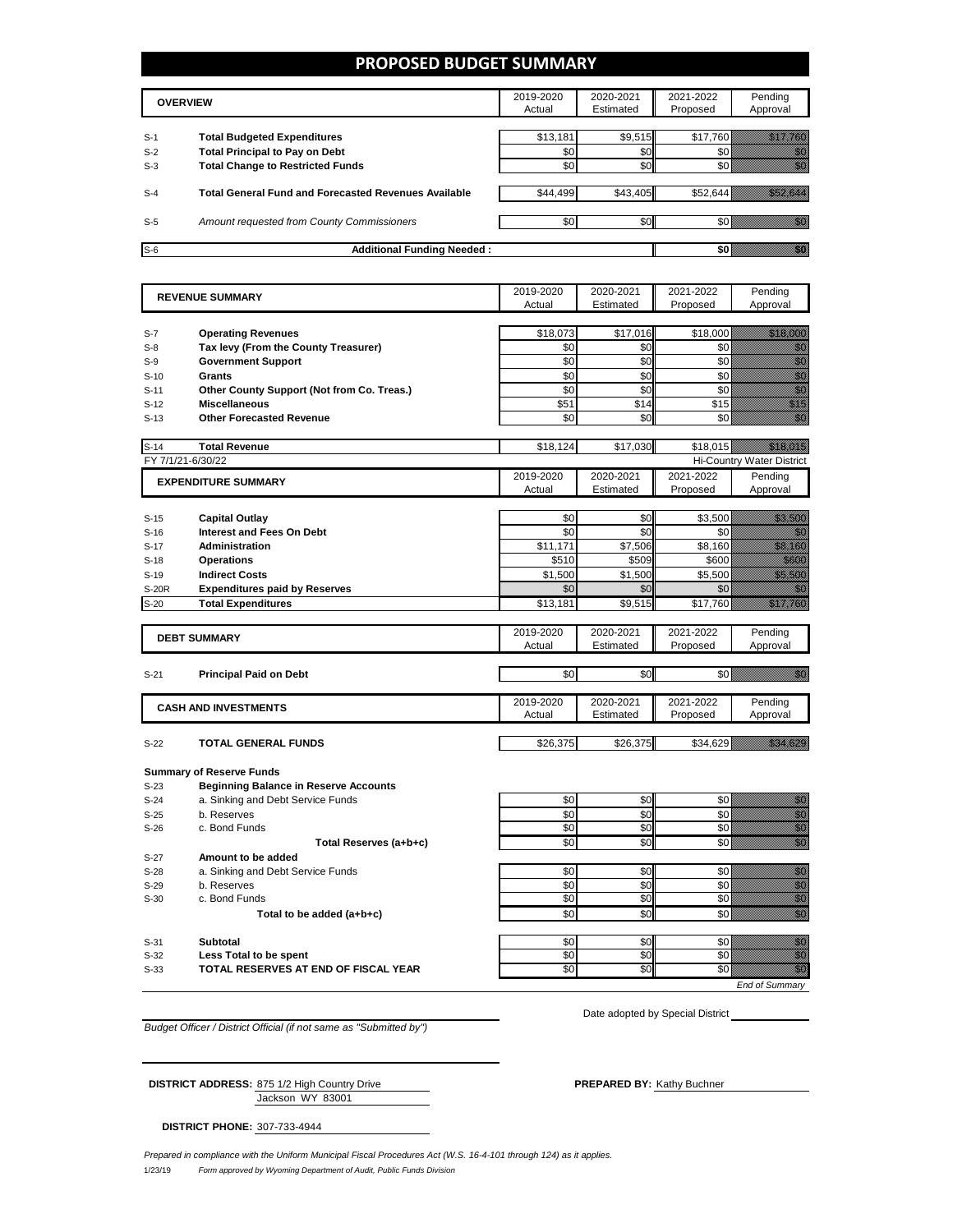|                    | <b>Hi-Country Water District</b>                                                       |                                 |                     |                        | <b>FYE</b>            | 6/30/2022                                                                                                                                                                                                                        |
|--------------------|----------------------------------------------------------------------------------------|---------------------------------|---------------------|------------------------|-----------------------|----------------------------------------------------------------------------------------------------------------------------------------------------------------------------------------------------------------------------------|
|                    | <b>NAME OF DISTRICT/BOARD</b>                                                          |                                 |                     |                        |                       |                                                                                                                                                                                                                                  |
|                    | PROPERTY TAXES AND ASSESSMENTS                                                         |                                 |                     |                        |                       |                                                                                                                                                                                                                                  |
|                    |                                                                                        |                                 |                     |                        |                       |                                                                                                                                                                                                                                  |
|                    |                                                                                        | <b>DOA Chart</b><br>of Accounts | 2019-2020<br>Actual | 2020-2021<br>Estimated | 2021-2022<br>Proposed | Pending<br>Approval                                                                                                                                                                                                              |
| $R-1$<br>$R-1.1$   | <b>Property Taxes and Assessments Received</b><br>Tax Levy (From the County Treasurer) | 4001                            |                     |                        |                       |                                                                                                                                                                                                                                  |
| $R-1.2$            | Other County Support (see note on the right)                                           | 4005                            |                     |                        |                       |                                                                                                                                                                                                                                  |
|                    |                                                                                        |                                 |                     |                        |                       |                                                                                                                                                                                                                                  |
|                    | <b>FORECASTED REVENUE</b>                                                              |                                 |                     |                        |                       |                                                                                                                                                                                                                                  |
|                    |                                                                                        | <b>DOA Chart</b><br>of Accounts | 2019-2020<br>Actual | 2020-2021<br>Estimated | 2021-2022<br>Proposed | Pending<br>Approval                                                                                                                                                                                                              |
| $R-2$              | <b>Revenues from Other Governments</b>                                                 |                                 |                     |                        |                       |                                                                                                                                                                                                                                  |
| $R-2.1$            | State Aid                                                                              | 4211                            |                     |                        |                       |                                                                                                                                                                                                                                  |
|                    | R-2.2 Additional County Aid (non-treasurer)                                            | 4237                            |                     |                        |                       |                                                                                                                                                                                                                                  |
|                    | R-2.3 City (or Town) Aid                                                               | 4237                            |                     |                        |                       |                                                                                                                                                                                                                                  |
|                    | R-2.4 Other (Specify)                                                                  | 4237                            |                     |                        |                       |                                                                                                                                                                                                                                  |
| $R - 2.5$          | <b>Total Government Support</b>                                                        |                                 | \$0                 | \$0                    | \$0                   | e di provincia di concello di concello di concello di concello di concello di concello di concello di concello<br>Di concello di concello di concello di concello di concello di concello di concello di concello di concello di |
| $R-3$<br>$R - 3.1$ | <b>Operating Revenues</b><br><b>Customer Charges</b>                                   | 4300                            |                     | \$17,016               |                       | <u> Kalendari Seria dan peng</u>                                                                                                                                                                                                 |
|                    | R-3.2 Sales of Goods or Services                                                       | 4300                            | \$18,073            |                        | \$18,000              |                                                                                                                                                                                                                                  |
|                    | R-3.3 Other Assessments                                                                | 4503                            |                     |                        |                       |                                                                                                                                                                                                                                  |
| $R - 3.4$          | <b>Total Operating Revenues</b>                                                        |                                 | \$18,073            | \$17,016               | \$18,000              | <u> Kalendari Se</u>                                                                                                                                                                                                             |
| $R-4$              | <b>Grants</b>                                                                          |                                 |                     |                        |                       |                                                                                                                                                                                                                                  |
| $R - 4.1$          | <b>Direct Federal Grants</b>                                                           | 4201                            |                     |                        |                       |                                                                                                                                                                                                                                  |
|                    | R-4.2 Federal Grants thru State Agencies                                               | 4201                            |                     |                        |                       |                                                                                                                                                                                                                                  |
|                    | R-4.3 Grants from State Agencies                                                       | 4211                            |                     |                        |                       |                                                                                                                                                                                                                                  |
| $R - 4.4$          | <b>Total Grants</b>                                                                    |                                 | \$0                 | \$0                    | \$0                   | e de la filosofia<br>Altre de la filosofia                                                                                                                                                                                       |
| $R-5$              | <b>Miscellaneous Revenue</b>                                                           |                                 |                     |                        |                       |                                                                                                                                                                                                                                  |
| $R - 5.1$          | Interest                                                                               | 4501<br>4500                    | \$51                | \$14                   | \$15                  | en de la forma de la forma de la forma de la forma de la forma de la forma de la forma de la forma de la forma<br>En la forma de la forma de la forma de la forma de la forma de la forma de la forma de la forma de la forma de |
| $R-5.2$<br>$R-5.3$ | Other: Specify<br>Other: Additional                                                    |                                 |                     |                        |                       |                                                                                                                                                                                                                                  |
| $R - 5.4$          | <b>Total Miscellaneous</b>                                                             |                                 | \$51                | \$14                   | \$15                  | en de la familie de la familie de la familie de la familie de la familie de la familie de la familie de la fa<br>Espainia                                                                                                        |
| $R - 5.5$          | <b>Total Forecasted Revenue</b>                                                        |                                 | \$18,124            | \$17,030               | \$18,015              | <u>ti ka ka ka ka kasa</u>                                                                                                                                                                                                       |
| $R-6$              | <b>Other Forecasted Revenue</b>                                                        |                                 |                     |                        |                       |                                                                                                                                                                                                                                  |
| $R - 6.1$          | a. Other past due as estimated by Co. Treas.                                           | 4004                            |                     |                        |                       |                                                                                                                                                                                                                                  |
| $R-6.2$            | b. Other forecasted revenue (specify):                                                 |                                 |                     |                        |                       |                                                                                                                                                                                                                                  |
| $R-6.3$            |                                                                                        | 4500                            |                     |                        |                       |                                                                                                                                                                                                                                  |
| $R-6.4$            |                                                                                        | 4500                            |                     |                        |                       |                                                                                                                                                                                                                                  |
| $R-6.5$            | R-6.6 Total Other Forecasted Revenue (a+b)                                             |                                 | \$0                 | \$0                    | \$0                   | en de la familie de la familie de la familie de la familie de la familie de la familie de la familie de la fam<br>De la familie de la familie de la familie de la familie de la familie de la familie de la familie de la famili |
|                    |                                                                                        |                                 |                     |                        |                       |                                                                                                                                                                                                                                  |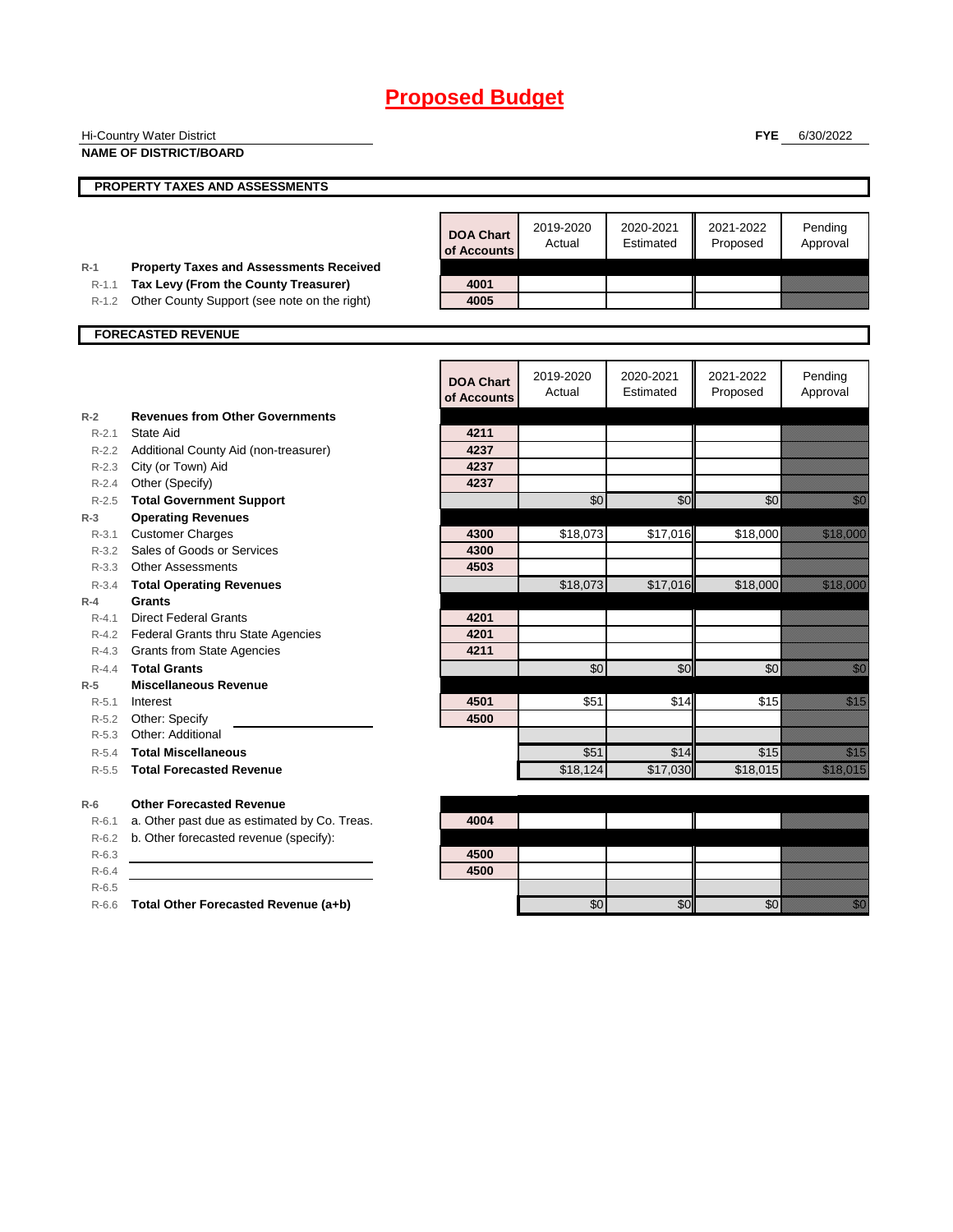**Hi-Country Water District NAME OF DISTRICT/BOARD**

## **CAPITAL OUTLAY BUDGET**

| $E-1$     | <b>Capital Outlay</b>          |      |
|-----------|--------------------------------|------|
| $E - 1.1$ | <b>Real Property</b>           | 6201 |
| $E - 1.2$ | Vehicles                       | 6210 |
| $E-1.3$   | <b>Office Equipment</b>        | 6211 |
| $E - 1.4$ | Other (Specify)                |      |
| $E - 1.5$ | Fencing                        | 6200 |
| $E-1.6$   | <b>Pump House Improvements</b> | 6200 |
| $E - 1.7$ |                                |      |
| $E - 1.8$ | <b>TOTAL CAPITAL OUTLAY</b>    |      |
|           |                                |      |

|           |                             | <b>DOA Chart</b><br>of Accounts | 2019-2020<br>Actual | 2020-2021<br>Estimated | 2021-2022<br>Proposed | Pending<br>Approval                                                                                                                                                                                                              |
|-----------|-----------------------------|---------------------------------|---------------------|------------------------|-----------------------|----------------------------------------------------------------------------------------------------------------------------------------------------------------------------------------------------------------------------------|
|           | <b>Capital Outlay</b>       |                                 |                     |                        |                       |                                                                                                                                                                                                                                  |
| $E-1.1$   | <b>Real Property</b>        | 6201                            |                     |                        |                       |                                                                                                                                                                                                                                  |
| $E - 1.2$ | Vehicles                    | 6210                            |                     |                        |                       |                                                                                                                                                                                                                                  |
| $E - 1.3$ | Office Equipment            | 6211                            |                     |                        |                       |                                                                                                                                                                                                                                  |
| $E - 1.4$ | Other (Specify)             |                                 |                     |                        |                       |                                                                                                                                                                                                                                  |
| $E-1.5$   | Fencing                     | 6200                            |                     |                        | \$2,000               |                                                                                                                                                                                                                                  |
| $E - 1.6$ | Pump House Improvements     | 6200                            |                     |                        | \$1,500               | a katika kutoka kutoka kutoka kutoka kutoka kutoka kutoka kutoka kutoka kutoka kutoka kutoka kutoka kutoka kut<br>Katika kutoka kutoka kutoka kutoka kutoka kutoka kutoka kutoka kutoka kutoka kutoka kutoka kutoka kutoka kutok |
| $E-1.7$   |                             |                                 |                     |                        |                       |                                                                                                                                                                                                                                  |
| $E-1.8$   | <b>TOTAL CAPITAL OUTLAY</b> |                                 | \$0                 | \$0                    | \$3,500               | a katalunggal sa katalunggal sa katalunggal sa katalunggal sa katalunggal sa katalunggal sa katalunggal sa kat<br>Katalunggal sa katalunggal sa katalunggal sa katalunggal sa katalunggal sa katalunggal sa katalunggal sa katal |

### **ADMINISTRATION BUDGET**

|           |                                      | <b>DOA Chart</b><br>of Accounts | 2019-2020<br>Actual | 2020-2021<br>Estimated | 2021-2022<br>Proposed | Pending<br>Approval                                                                                                                                                                                                             |
|-----------|--------------------------------------|---------------------------------|---------------------|------------------------|-----------------------|---------------------------------------------------------------------------------------------------------------------------------------------------------------------------------------------------------------------------------|
| $E-2$     | <b>Personnel Services</b>            |                                 |                     |                        |                       |                                                                                                                                                                                                                                 |
| $E - 2.1$ | Administrator                        | 7002                            |                     |                        |                       |                                                                                                                                                                                                                                 |
| $E - 2.2$ | Secretary                            | 7003                            |                     |                        |                       |                                                                                                                                                                                                                                 |
| $E - 2.3$ | Clerical                             | 7004                            |                     |                        |                       |                                                                                                                                                                                                                                 |
| $E - 2.4$ | Other (Specify)                      |                                 |                     |                        |                       |                                                                                                                                                                                                                                 |
| $E-2.5$   |                                      | 7005                            |                     |                        |                       |                                                                                                                                                                                                                                 |
| $E - 2.6$ |                                      | 7005                            |                     |                        |                       |                                                                                                                                                                                                                                 |
| $E - 2.7$ |                                      |                                 |                     |                        |                       |                                                                                                                                                                                                                                 |
| $E-3$     | <b>Board Expenses</b>                |                                 |                     |                        |                       |                                                                                                                                                                                                                                 |
| $E - 3.1$ | Travel                               | 7011                            |                     |                        |                       |                                                                                                                                                                                                                                 |
| $E - 3.2$ | Mileage                              | 7012                            |                     |                        |                       |                                                                                                                                                                                                                                 |
| $E - 3.3$ | Other (Specify)                      |                                 |                     |                        |                       |                                                                                                                                                                                                                                 |
| $E - 3.4$ |                                      | 7013                            |                     |                        |                       |                                                                                                                                                                                                                                 |
| $E - 3.5$ |                                      | 7013                            |                     |                        |                       |                                                                                                                                                                                                                                 |
| $E - 3.6$ |                                      |                                 |                     |                        |                       |                                                                                                                                                                                                                                 |
| $E-4$     | <b>Contractual Services</b>          |                                 |                     |                        |                       |                                                                                                                                                                                                                                 |
| $E - 4.1$ | Legal                                | 7021                            |                     |                        |                       |                                                                                                                                                                                                                                 |
| $E-4.2$   | Accounting/Auditing                  | 7022                            |                     |                        |                       |                                                                                                                                                                                                                                 |
| $E - 4.3$ | Other (Specify)                      |                                 |                     |                        |                       |                                                                                                                                                                                                                                 |
| $E - 4.4$ | Level I Operator                     | 7023                            | \$9,094             | \$6,208                | \$7,000               | an dheegaalaha dheegaalaha dheegaalaha iyo dheegaalaha dheegaalaha iyo dheegaalaha dheegaalaha iyo dheegaalah<br>Markoodiyaha iyo dheegaalaha iyo dheegaalaha iyo dheegaalaha iyo dheegaalaha iyo dheegaalaha iyo dheegaalaha i |
| $E-4.5$   | Water Labs (testing)                 | 7023                            | \$1,974             | \$747                  | \$800                 | <u>tik k</u>                                                                                                                                                                                                                    |
| $E-4.6$   |                                      |                                 |                     |                        |                       |                                                                                                                                                                                                                                 |
| $E-5$     | <b>Other Administrative Expenses</b> |                                 |                     |                        |                       |                                                                                                                                                                                                                                 |
| $E - 5.1$ | <b>Office Supplies</b>               | 7031                            | \$60                | \$430                  | \$60                  | <u>tionalist</u>                                                                                                                                                                                                                |
| $E - 5.2$ | Office equipment, rent & repair      | 7032                            |                     |                        | \$200                 | <u>till fram</u>                                                                                                                                                                                                                |
| $E - 5.3$ | Education                            | 7033                            |                     |                        |                       |                                                                                                                                                                                                                                 |
| $E - 5.4$ | Registrations                        | 7034                            |                     |                        |                       |                                                                                                                                                                                                                                 |
| $E - 5.5$ | Other (Specify)                      |                                 |                     |                        |                       |                                                                                                                                                                                                                                 |
| $E-5.6$   | Advertising                          | 7035                            | \$43                | \$121                  | \$100                 | <u>ti ka</u>                                                                                                                                                                                                                    |
| $E - 5.7$ |                                      | 7035                            |                     |                        |                       |                                                                                                                                                                                                                                 |
| $E - 5.8$ |                                      |                                 |                     |                        |                       |                                                                                                                                                                                                                                 |
| $E-6$     | <b>TOTAL ADMINISTRATION</b>          |                                 | \$11,171            | \$7,506                | \$8,160               | <u>tik alaman da</u>                                                                                                                                                                                                            |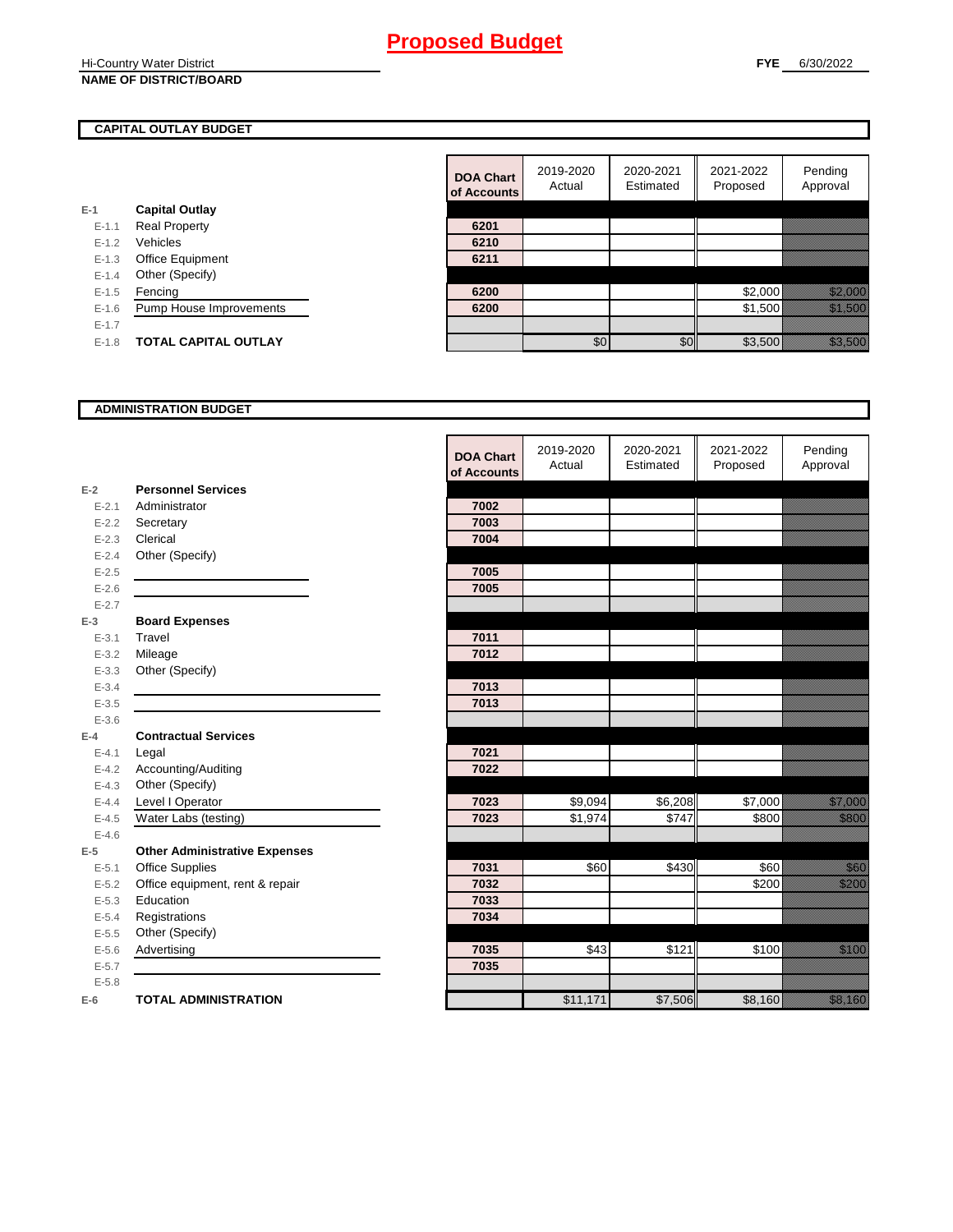**Hi-Country Water District** 

## **OPERATIONS BUDGET**

|                      |                                                                                                                        | <b>DOA Chart</b><br>of Accounts | 2019-2020<br>Actual | 2020-2021<br>Estimated | 2021-2022<br>Proposed | Pending<br>Approval |
|----------------------|------------------------------------------------------------------------------------------------------------------------|---------------------------------|---------------------|------------------------|-----------------------|---------------------|
| $E-7$                | <b>Personnel Services</b>                                                                                              |                                 |                     |                        |                       |                     |
| $E - 7.1$            | Wages--Operations                                                                                                      | 7202                            |                     |                        |                       |                     |
| $E - 7.2$            | <b>Service Contracts</b>                                                                                               | 7203                            |                     |                        |                       |                     |
| $E - 7.3$            | Other (Specify)                                                                                                        |                                 |                     |                        |                       |                     |
| $E - 7.4$            |                                                                                                                        | 7204                            |                     |                        |                       |                     |
| $E - 7.5$            |                                                                                                                        | 7204                            |                     |                        |                       |                     |
| $E - 7.6$            |                                                                                                                        |                                 |                     |                        |                       |                     |
| $E-8$                | <b>Travel</b>                                                                                                          |                                 |                     |                        |                       |                     |
| $E - 8.1$            | Mileage                                                                                                                | 7211                            |                     |                        |                       |                     |
| $E - 8.2$            | Other (Specify)                                                                                                        |                                 |                     |                        |                       |                     |
| $E - 8.3$            |                                                                                                                        | 7212                            |                     |                        |                       |                     |
| $E - 8.4$            |                                                                                                                        | 7212                            |                     |                        |                       |                     |
| $E - 8.5$            |                                                                                                                        |                                 |                     |                        |                       |                     |
| $E-9$                | <b>Operating supplies (List)</b>                                                                                       |                                 |                     |                        |                       |                     |
| $E-9.1$              |                                                                                                                        | 7220                            |                     |                        |                       |                     |
| $E - 9.2$            |                                                                                                                        | 7220                            |                     |                        |                       |                     |
| $E - 9.3$            |                                                                                                                        | 7220                            |                     |                        |                       |                     |
| $E - 9.4$            |                                                                                                                        | 7220                            |                     |                        |                       |                     |
| $E - 9.5$            |                                                                                                                        |                                 |                     |                        |                       |                     |
| $E-10$               | <b>Program Services (List)</b>                                                                                         |                                 |                     |                        |                       |                     |
| $E-10.1$             | <u> 1989 - Johann Barn, mars et al. (b. 1989)</u>                                                                      | 7230                            |                     |                        |                       |                     |
| $E-10.2$             |                                                                                                                        | 7230                            |                     |                        |                       |                     |
| $E-10.3$             |                                                                                                                        | 7230                            |                     |                        |                       |                     |
| $E-10.4$             |                                                                                                                        | 7230                            |                     |                        |                       |                     |
| $E-10.5$             |                                                                                                                        |                                 |                     |                        |                       |                     |
| $E-11$               | <b>Contractual Arrangements (List)</b>                                                                                 |                                 |                     |                        |                       |                     |
| $E-11.1$             |                                                                                                                        | 7400                            |                     |                        |                       |                     |
| $E-11.2$             |                                                                                                                        | 7400                            |                     |                        |                       |                     |
| $E-11.3$             | <u> 1989 - Johann Stein, marwolaethau a bhann an t-Albann an t-Albann an t-Albann an t-Albann an t-Albann an t-Alb</u> | 7400                            |                     |                        |                       |                     |
| $E-11.4$             |                                                                                                                        | 7400                            |                     |                        |                       |                     |
| $E-11.5$             |                                                                                                                        |                                 |                     |                        |                       |                     |
| $E-12$               | <b>Other operations (Specify)</b>                                                                                      |                                 |                     |                        |                       |                     |
| $E-12.1$             | <b>Utilities</b>                                                                                                       | 7450                            | \$510               | \$509                  | \$600                 | <u>in dhe</u>       |
| $E-12.2$             |                                                                                                                        | 7450<br>7450                    |                     |                        |                       |                     |
| $E-12.3$             | the control of the control of the control of the control of the control of the control of                              | 7450                            |                     |                        |                       |                     |
| $E-12.4$<br>$E-12.5$ |                                                                                                                        |                                 |                     |                        |                       |                     |
| $E-13$               | <b>TOTAL OPERATIONS</b>                                                                                                |                                 | \$510               | \$509                  | \$600                 | <u>i k</u>          |
|                      |                                                                                                                        |                                 |                     |                        |                       |                     |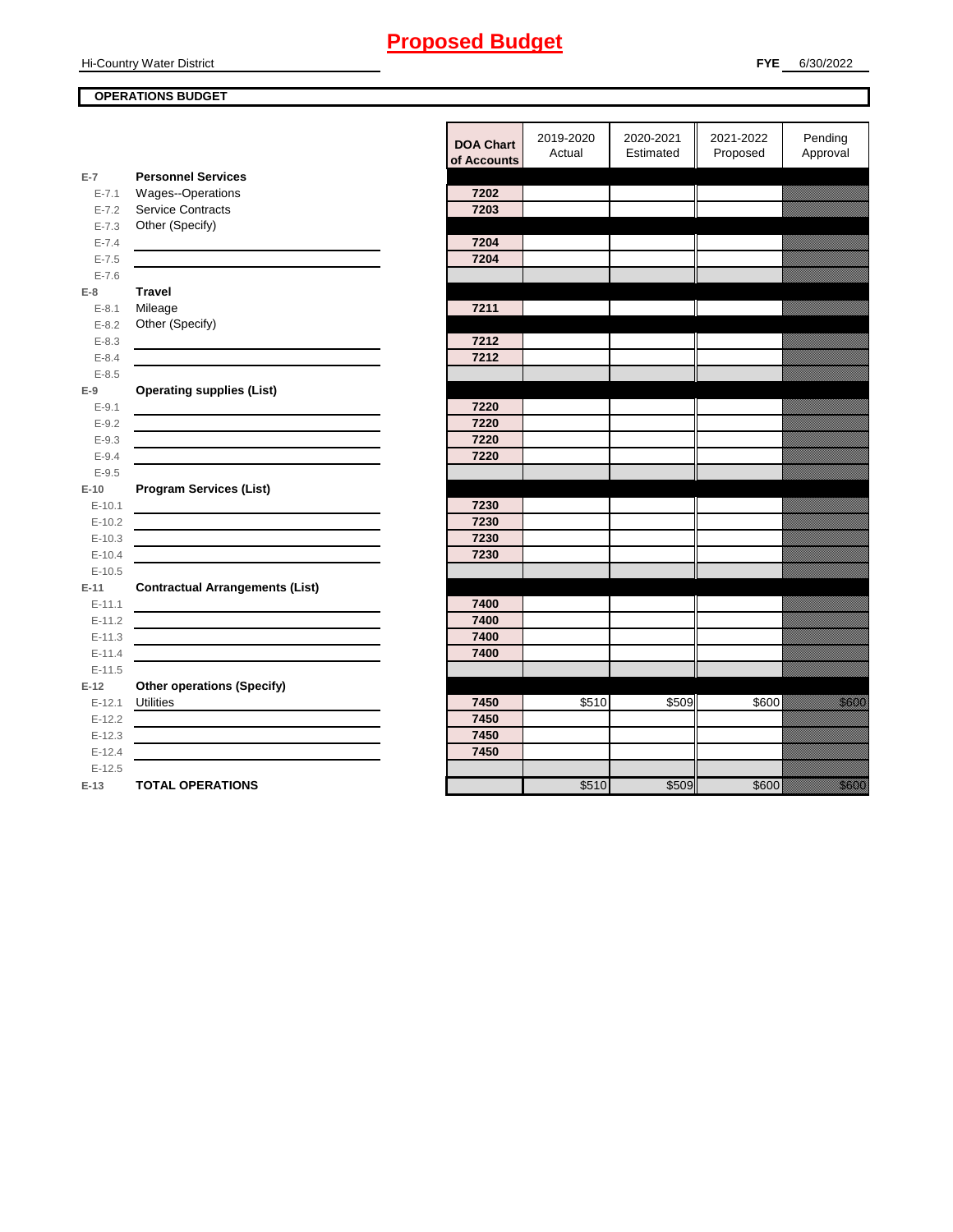**Hi-Country Water District** 

**E-14 Insurance**

**E-15 Indirect payroll costs:**

### **INDIRECT COSTS BUDGET**

|          |                              |                  | 2019-2020 | 2020-2021 | 2021-2022 | Pending                                                                                                              |
|----------|------------------------------|------------------|-----------|-----------|-----------|----------------------------------------------------------------------------------------------------------------------|
|          |                              | <b>DOA Chart</b> | Actual    | Estimated | Proposed  | Approval                                                                                                             |
|          |                              | of Accounts      |           |           |           |                                                                                                                      |
| $E-14$   | <b>Insurance</b>             |                  |           |           |           |                                                                                                                      |
| $E-14.1$ | Liability                    | 7502             | \$1,500   | \$1,500   | \$1,500   | <u>i serializi e di serializi di serializi di serializi di serializi di serializi di serializi di serializi di s</u> |
| $E-14.2$ | Buildings and vehicles       | 7503             |           |           |           |                                                                                                                      |
| $E-14.3$ | Equipment                    | 7504             |           |           |           |                                                                                                                      |
| $E-14.4$ | Other (Specify)              |                  |           |           |           |                                                                                                                      |
| $E-14.5$ | <b>Easement Surveys</b>      | 7505             |           |           | \$4,000   | <u> Karl Sara</u>                                                                                                    |
| $E-14.6$ |                              | 7505             |           |           |           |                                                                                                                      |
| $E-14.7$ |                              |                  |           |           |           |                                                                                                                      |
| $E-15$   | Indirect payroll costs:      |                  |           |           |           |                                                                                                                      |
| $E-15.1$ | FICA (Social Security) taxes | 7511             |           |           |           |                                                                                                                      |
| $E-15.2$ | <b>Workers Compensation</b>  | 7512             |           |           |           |                                                                                                                      |
| $E-15.3$ | <b>Unemployment Taxes</b>    | 7513             |           |           |           |                                                                                                                      |
| $E-15.4$ | Retirement                   | 7514             |           |           |           |                                                                                                                      |
| $E-15.5$ | <b>Health Insurance</b>      | 7515             |           |           |           |                                                                                                                      |
| $E-15.6$ | Other (Specify)              |                  |           |           |           |                                                                                                                      |
| $E-15.7$ |                              | 7516             |           |           |           |                                                                                                                      |
| $E-15.8$ |                              | 7516             |           |           |           |                                                                                                                      |
| $E-15.9$ |                              |                  |           |           |           |                                                                                                                      |
|          |                              |                  |           |           |           |                                                                                                                      |
| $E-17$   | <b>TOTAL INDIRECT COSTS</b>  |                  | \$1,500   | \$1,500   | \$5,500   | a a a an t-òrdan an t-òrdan an t-òrdan an t-òrdan an t-òrdan an Dùbhaidh.<br>Tagairte                                |
|          |                              |                  |           |           |           |                                                                                                                      |

## **DEBT SERVICE BUDGET**

| <b>DOA Chart</b><br>of Accounts | 2019-2020<br>Actual | 2020-2021<br>Estimated | 2021-2022<br>Proposed | Pending<br>Approval |
|---------------------------------|---------------------|------------------------|-----------------------|---------------------|
|                                 |                     |                        |                       |                     |
| 6401                            |                     |                        |                       |                     |
| 6410                            |                     |                        |                       |                     |
| 6420                            |                     |                        |                       |                     |
|                                 |                     |                        |                       |                     |

**D-1 Debt Service**

D-1.1 Principal

D-1.2 **Interest** 

D-1.3 **Fees** 

**D-2 TOTAL DEBT SERVICE**